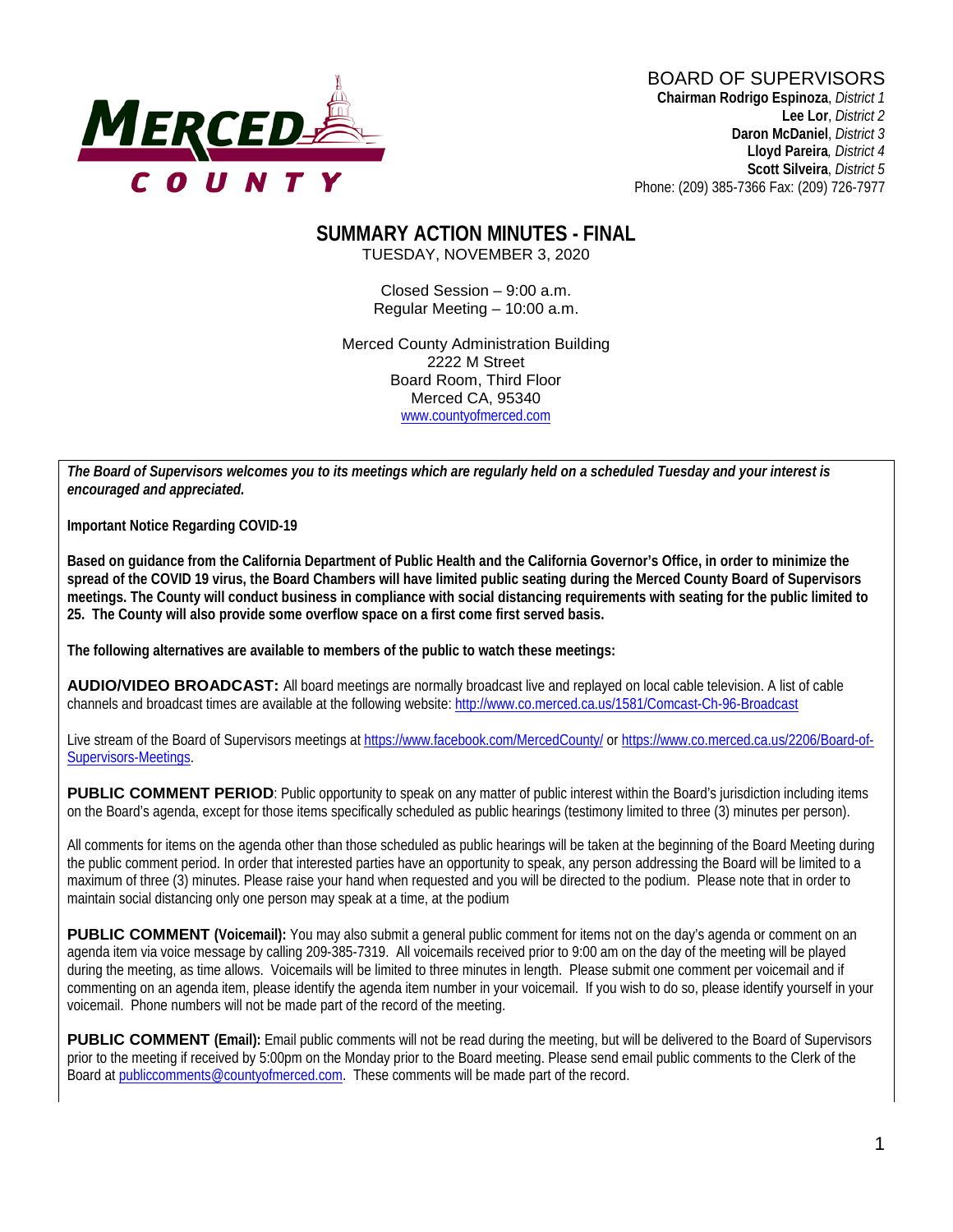In an effort to assist the Clerk in identifying the agenda item relating to your public comment please indicate in the Subject Line, the meeting body (i.e. Board of Supervisors Agenda) and item number (i.e. Item No. 10). If you wish to do so, please identify yourself in the email. Email addresses will not be made part of the record of the meeting. Comments made on Facebook are not considered part of the official record and will not be shared with the Board.

#### **The Agenda is divided into three sections:**

- **CONSENT CALENDAR**: These matters include routine financial and administrative action and usually are approved by a single vote.
- **SCHEDULED ITEMS**: These items are noticed hearings, work sessions and public hearings.
- **REGULAR CALENDAR**: These items include significant policy and administrative actions. Immediately after approval of the CONSENT CALENDAR, if the time of the hearing of SCHEDULED ITEMS has not arrived, the REGULAR CALENDAR will be considered.

#### **PUBLIC HEARINGS: (In Person)**

Public opportunity to provide testimony is limited to three (3) minutes per person. Please raise your hand and you will be directed to the podium. Please note that in order to maintain social distancing only one person may speak at a time, at the podium.

**PUBLIC HEARINGS:** (Via Voicemail) Public comment for public hearings will be taken in person and by voicemail. Voicemails directed to the public hearing will be accepted up to and during the public hearing. The Board of Supervisors will take a brief pause during the public hearing for persons using voicemail. Please call 209-726-2755 to leave your voicemail.

In an effort to assist the Clerk in identifying the Public Hearing agenda item relating to your public comment please identify the subject matter in your voicemail. If you wish to do so, please identify yourself in your voicemail. Phone numbers will not be made part of the record of the meeting.

**CLOSED SESSION**: This is the portion of the meeting conducted in private without the attendance of the public or press to discuss certain confidential matters specifically permitted by the Brown Act. The public will be provided an opportunity to comment on any matter to be considered in closed session prior to the Board adjourning into the closed session.

**BOARD AGENDA AND MINUTES:** Board agendas, minutes, and copies of items to be considered by the Board of Supervisors are posted on the Internet at least 72 hours preceding a Tuesday meeting at the following website: [www.countyofmerced.com](http://www.countyofmerced.com/) 

**REASONABLE ACCOMMODATIONS:** Persons who require accommodation for any audio, visual or other disability or Spanish or Hmong interpretation in order to review an agenda, or to participate in a meeting of the Board of Supervisors per the American Disabilities Act (ADA), may obtain assistance by requesting such accommodation in writing. Please address your written request to the Clerk of the Board, 2222 M Street, Merced, CA 95340 or telephonically by calling (209) 385-7366. Any such request for accommodation should be made at least 48 hours prior to the scheduled meeting for which assistance is requested.

*Spanish and Hmong interpreters are available.*

*Interpretes de espanol y hmong estan disponibles.*

*Peb muaj tug paab txhais lug Mev hab Hmoob.* 

## SCHEDULED ITEMS

#### **9:00 A. M. THE PUBLIC IS INVITED TO SPEAK ON ANY ITEM ON THE AGENDA-TESTIMONY IS LIMITED TO THREE MINUTES PER PERSON**

### **CLOSED SESSION - CONFERENCE WITH LEGAL COUNSEL - EXISTING LITIGATION:**

It is the intention of the Board to meet in Closed Session concerning Existing Litigation pursuant to Government Code Section 54956.9(d)(1): 1) Nichol Ramos v. County of Merced, Workers Compensation Appeals Board Case No.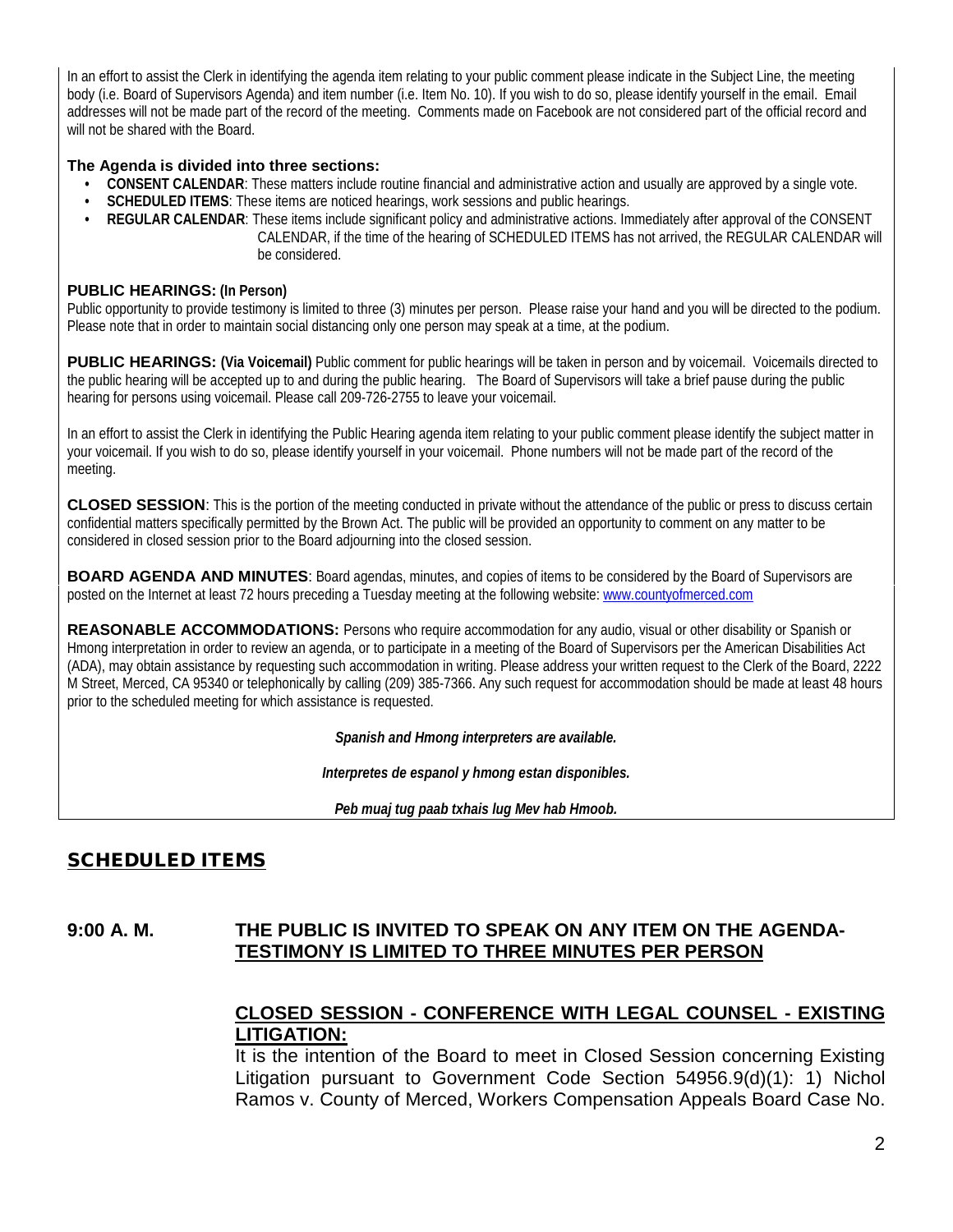ADJ9519911; and 2) Robin Tait v. County of Merced, Workers Compensation Appeals Board Case No. ADJ4709259.

### **THE BOARD RECESSED AT 9:03 A.M. WITH SUPERVISOR PAREIRA NOT PRESENT AND RECONVENED AT 10:00 A.M. WITH ALL MEMBERS PRESENT, AND THE CHAIRMAN ADVISED STAFF WAS GIVEN DIRECTION**

### **GOVERNMENT CODE SECTION 54954.2 COMPLIANCE (LATE AGENDA ITEMS)**

**10:00 A. M. INVOCATION led by Supervisor Lloyd Pareira/PLEDGE OF ALLEGIANCE**

**PUBLIC OPPORTUNITY TO SPEAK ON ANY MATTER OF PUBLIC INTEREST WITHIN THE BOARD'S JURISDICTION INCLUDING ITEMS ON THE BOARD'S AGENDA, EXCEPT FOR THOSE ITEMS SPECIFICALLY SCHEDULED AS PUBLIC HEARINGS (TESTIMONY LIMITED TO THREE MINUTES PER PERSON)**

### *REVIEW BOARD ORDER – SEE PAGE 9*

#### **APPROVAL OF CONSENT AGENDA CALENDAR (ITEMS #1-2)**

**PRESENTATIONS:**

#### **MERCED COUNTY OFFICE OF EDUCATION ANNUAL WILLIAMS REPORT FOR 2020/2021**

*Merced County Superintendent of Schools Steven M. Tietjen, Ed.D. addresses the Board regarding the Annual Williams Report 2020/2021.*

#### **COVID-19 UPDATE**

#### *REVIEW BOARD ORDER – SEE PAGE 9*

#### **REPORTS/BOARD DIRECTION**

County Executive Officer, County Counsel, Board of Supervisors Members

#### CONSENT CALENDAR (Items #1- 2) **APPROVED AS RECOMMENDED AYES: ALL**

#### Executive Office

- 1. Act on Claim for Damages submitted by Leshaun Johnson and Samantha Bettencourt as recommended by Risk Management and County Counsel.
- 2. Approve travel request received from District Attorney as recommended by Executive Office.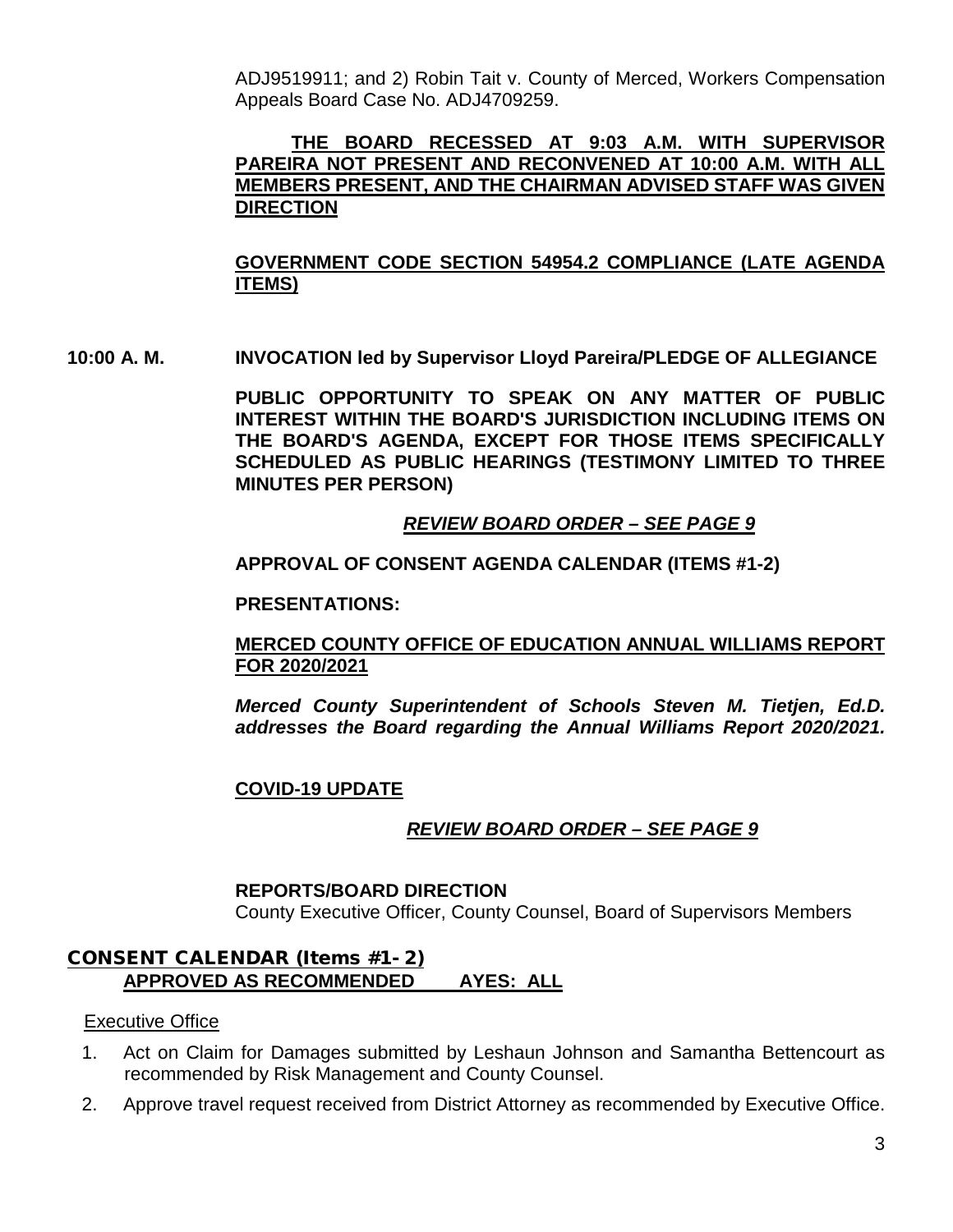# REGULAR CALENDAR

### BOARD ACTION

### PUBLIC WORKS

3. 1) Approve the Atwater Merced Expressway, Phase 1B - Measure V Regional Project Funding Agreement with Merced County Association of Governments (MCAG) in the amount of \$10,980,000; 2) Authorize the Chairman to sign the Agreement; and 3) Approve associated Budget Transfer. (4/5 Vote Required)

### **AUTHORIZED CONTRACT NO. 2020222 AS RECOMMENDED AYES: ALL**

4. 1) Find that the property proposed to be conveyed is not required for current or prospective County use and authorize Public Works staff to process Grant Deeds transferring the County's one-half interest in two parcels underlying the City of Gustine's Fire and Police Department buildings, identified as Assessor's Parcel Numbers 020-034-016 and 020-034- 017, to the City of Gustine; and 2) Authorize the Chairman to sign the Grand Deeds. (4/5 Vote Required)

### **APPROVED AS RECOMMENDED AYES: ALL**

5. 1) Adopt the Resolution finding that the purchase of real property located at 2691 Lobo Avenue in the Merced area has been noticed as required by Government Code Section 25350, authorizing the Director of Public Works execute all documents associated with the closing of the purchase in the amount of \$775,000, and accepting the associated Grant Deed (Assessor's Parcel Number 057-380-061); and 2) Approve associated Budget Transfer. (4/5 Vote Required)

### **AUTHORIZED CONTRACT NO. 2020223 AND ADOPTED RESOLUTION NO. 2020- 119 AS RECOMMENDED AYES: ALL**

### *REVIEW BOARD ORDER – SEE PAGES 9 AND 10*

6. 1) The Director of Public Works requests the Board find that substantial evidence demonstrates that an emergency exists regarding the Boiler at the Merced County Main Jail 700 W. 22nd street, such that the emergency will not permit a delay resulting from a competitive solicitation for bids, and that the action is necessary to respond to the emergency. (4/5 Vote Required); 2) Pursuant to Public Contract Code section 20134, approve replacing the Boiler at the Merced County Main Jail without adopting plans, specifications, strain sheets or working details and authorize the Director of Public Works to enter into contracts after review by County Counsel and Risk Management to have the work performed; and 3) Approve the associated Budget Transfer.

### **APPROVED AS RECOMMENDED AYES: ALL**

#### **HEALTH**

7. Contract with Heluna Health for the Epidemiology and Laboratory Capacity Coronavirus Aid, Relief, and Economic Security Act funding to support the Department's COVID-19 response activities for the funding period of May 1, 2020 through March 31, 2022 in the amount of \$257,742; and 2) Authorize the Chairman to sign all copies of the contract.

### **AUTHORIZED CONTRACT NO. 2020224 AS RECOMMENDED AYES: ALL**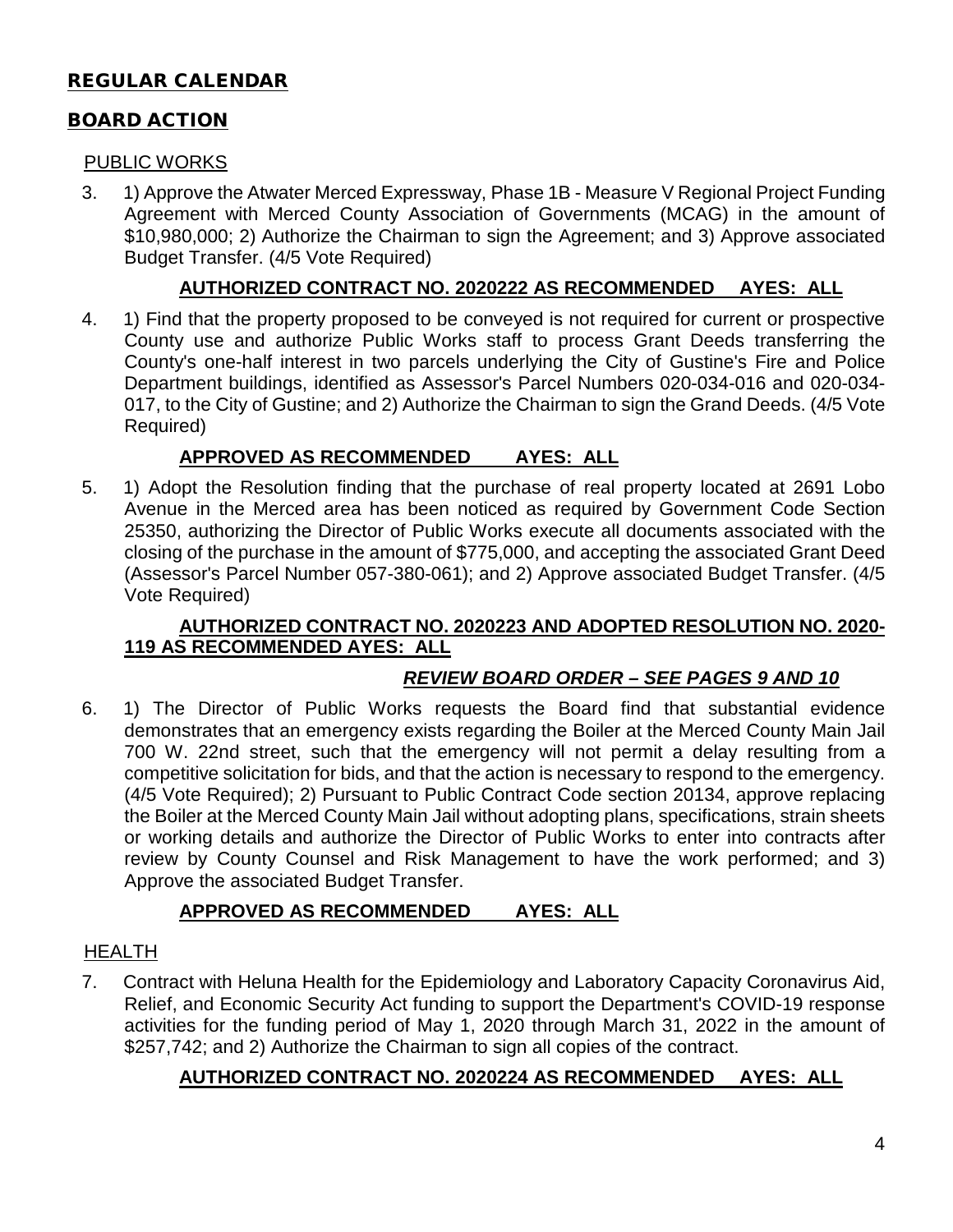### HUMAN SERVICES AGENCY

8. 1) Ratify submission of a grant application by Merced County Human Services Agency to the First 5 Merced County for All Dads Matter Boot Camp for New Dads program in the amount of \$9,983.73; and 2) Direct Human Services Agency to return to the Board to accept the grant and approve related documents.

# **APPROVED AS RECOMMENDED AYES: 1, 3, 4, 5 RECUSAL: 2** *REVIEW BOARD ORDER – SEE PAGE 10*

9. 1) Ratify submission of a grant application by Merced County Human Services Agency to the First 5 Merced County for All Moms Matter Program Boot Camp for New Moms in the amount of \$9,918.48; and 2) Direct Human Services Agency to return to the Board to accept the grant and approve related documents.

# **APPROVED AS RECOMMENDED AYES: 1, 3, 4, 5 RECUSAL: 2** *REVIEW BOARD ORDER – SEE PAGE 10*

10. 1) Adopt a Resolution authorizing Merced County Human Services Agency, acting as the Collaborative Applicant for the Merced City and County Continuum of Care, to apply for and accept the California Emergency Solutions Grants Round 2 (ESG-CV2) allocation in an amount up to \$2,300,000 issued by the California Department of Housing and Community Development.

### **ADOPTED RESOLUTION NO. 2020-120 AS RECOMMENDED AYES: ALL**

### COMMUNITY AND ECONOMIC DEVELOPMENT

11. Contract with Azevedo Dairy Farms, LLC for the payment of costs charged by Environmental Planning Partners, Inc. for the preparation of an Environmental Impact Review for the Azevedo Dairy Farms LLC New Dairy project (CUP20-010), which is generally located on the south side of Sandy Mush Road, approximately 0.5 miles west of Highway 59 in the El Nido area.

### **AUTHORIZED CONTRACT NO. 2020225 AS RECOMMENDED AYES: ALL**

12. Contract with Environmental Planning Partners, Inc., to prepare an Environmental Impact Report for the Azevedo Dairy Farms, LLC, New Dairy project (CUP20-010), which is generally located on the south side of Sandy Mush Road, approximately 0.5 miles west of Highway 59 in the El Nido area.

## **AUTHORIZED CONTRACT NO. 2020226 AS RECOMMENDED AYES: ALL**

13. 1) Simultaneously rescind existing Williamson Act Contracts and re-enter into new Williamson Act Contracts with the following property owners to reflect new property boundaries resulting from approved property line adjustments: a) Frank A. Machado, Marianne E. Machado, Robert A. Machado, Donald A. Machado, John A. Machado, David A. Machado, Trustee of the David A. Machado Trust, Andrew P. Danborn and Marlene Machado-Danborn, Trustees of the Danborn-Machado Trust, Marlene Machado-Danborn and Marianne E. Machado, Successor Co-Trustees of the Frank R. Machado Family Trust, Frank A. Machado, Trustee of the Frank A. Machado Trust, and Beatrice S. Machado, Trustee of the F. and B. Machado Trust (Williamson Act No. WA2000-0218 located at the southeast corner of Highway 140 and Washington Boulevard in the Livingston area) b) Main Stone Corporation, Inc. (Williamson Act No. WA2000-0628 located on the west side of Highway 59, 0.5 miles south of Sandy Mush in the Merced area) c) Dynasty Ranch LLC (Williamson Act No. WA2000-0695 north of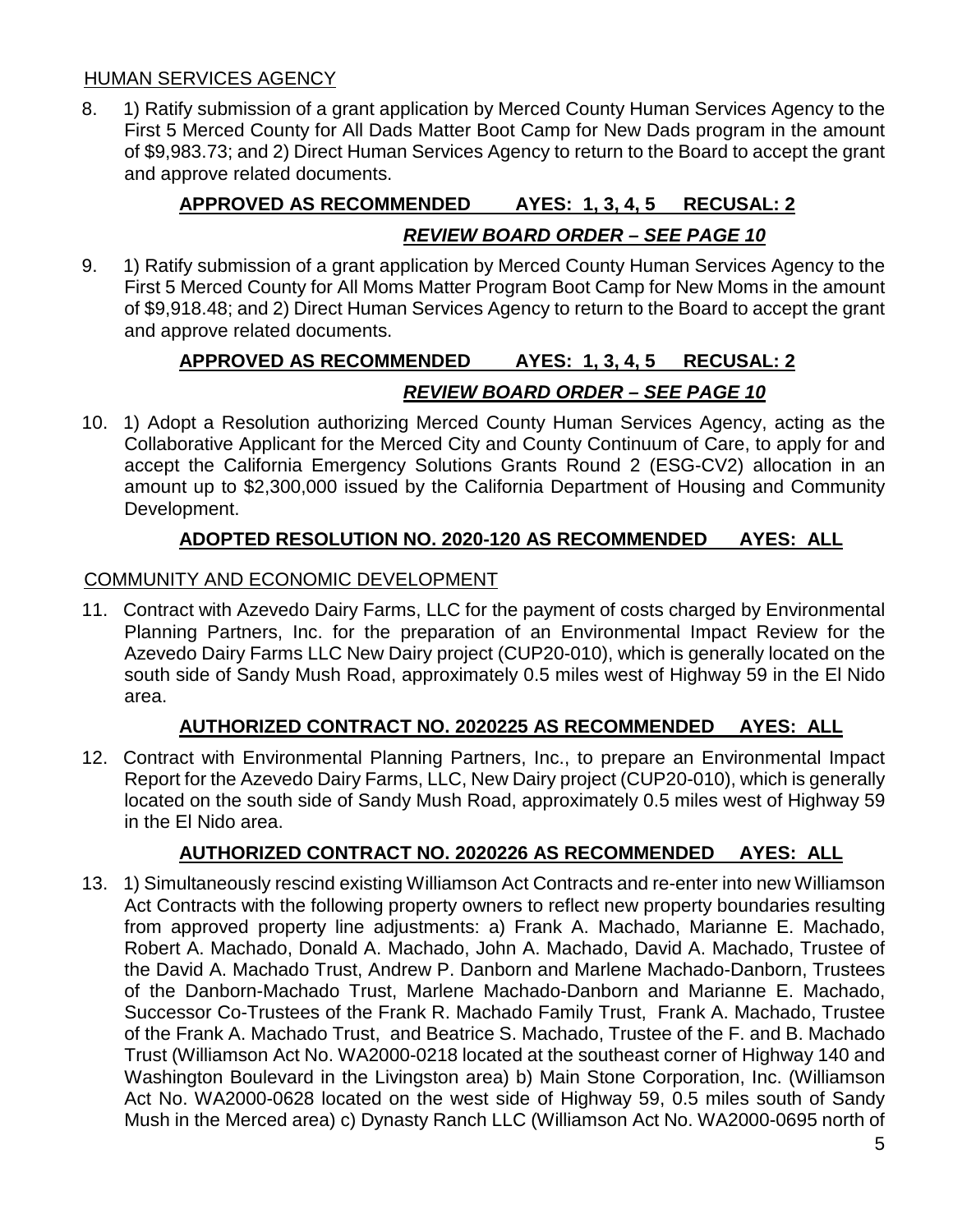Robinson Road and east of Snelling Road in the Snelling area; d) C.A. Russell and Kirsten Clauss Russell, Trustees (Williamson Act No. WA 2000-0288 located north of American Avenue, 0.25 miles west of Tegner Road in the Hilmar area; 2) Find that the requirements of Government Code 51257, subdivision (a) as detailed on pages 2 and 3 of this Board Agenda Item, have been met; and 3) Authorize the Board Chair to sign the new Williamson Act Contracts and forward them to the County Recorder.

### **AUTHORIZED CONTRACT NOS. 2020-01WA, 2020-02WA, 2020-03WA AND 2020- 04 WA AS RECOMMENDED**

### DISTRICT ATTORNEY

14. Adopt a Resolution authorizing the District Attorney's participation in the County Victim Services (XC) Program, authorizing the District Attorney to execute the grant award agreement and any modifications, amendments and extensions, and authorizing the District Attorney and Chairman of the Board to sign the Certification of Assurance of Compliance; and 2) Ratify submission of the County Victim Services (XC) Program proposal in the amount of \$262,350 for calendar year 2021 by the District Attorney.

### **AUTHORIZED CONTRACT NO. 2020227 AND ADOPTED RESOLUTION NO. 2020- 121 AS RECOMMENDED AYES: ALL**

15. Contract with Court Appointed Special Advocates (CASA) of Merced County for foster youth services.

## **AUTHORIZED CONTRACT NO. 2020228 AS RECOMMENDED AYES: ALL**

## LIBRARY

16. 1) Authorize the Merced County Library to sign and submit an application for the First 5 Merced County Innovation Grant in the amount up to \$86,000 for Fiscal Years 2020/2021 through 2021/2022; and 2) Direct the Department to return to the Board to execute agreement upon grant approval.

# **APPROVED AS RECOMMENDED AYES: 1, 3, 4, 5 RECUSAL: 2** *REVIEW BOARD ORDER – SEE PAGES 10 AND 11*

## FIRE

17. 1) Appoint the Office of Emergency Services Director, the Deputy Director - Operations and the Deputy Director - Administration as Authorized Agents for the County of Merced in matters related to the application and filing for federal and/or state disaster assistance; and 2) Approve the Designation of Applicant's Agent Resolution for non-state agencies.

# **APPROVED AS RECOMMENDED AYES: ALL**

# *REVIEW BOARD ORDER – SEE PAGE 11*

18. Contract with Wood Environment & Infrastructure Solutions, Inc. for updating of the County's Hazardous Mitigation Plan.

## **AUTHORIZED CONTRACT NO. 2020229 AS RECOMMENDED AYES: ALL**

## EXECUTIVE OFFICE

19. Appoint the California State Association of Counties (CSAC) Board of Directors Primary and Alternate Members for 2020-2021.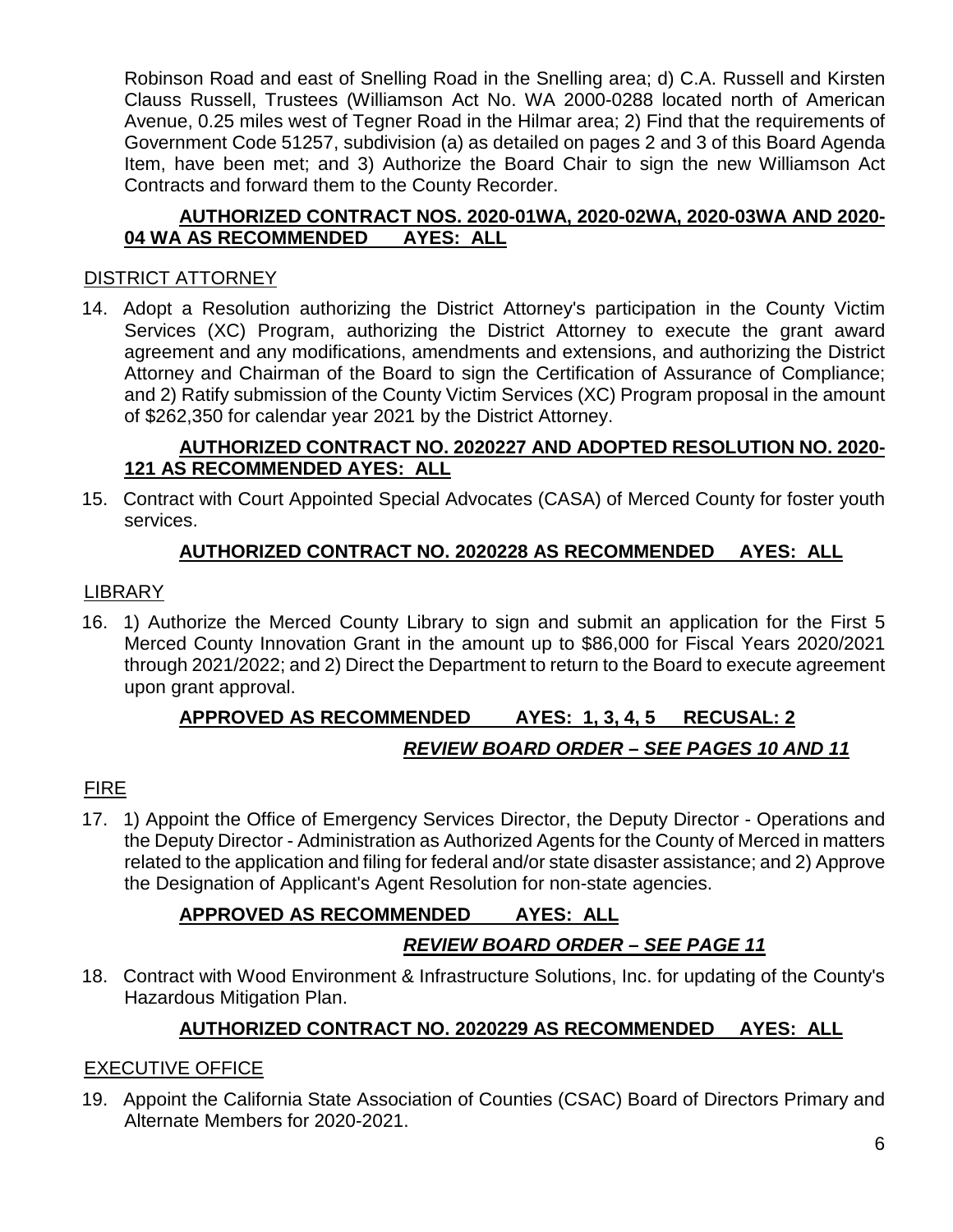### **APPROVED AS RECOMMENDED AYES: ALL**

# *REVIEW BOARD ORDER – SEE PAGE 11*

20. Appoint the Rural County Representative of California (RCRC) and Golden State Finance Authority (GSFA) Board of Directors Delegate and Alternate Members for 2021.

# **APPROVED AS RECOMMENDED AYES: ALL**

### *REVIEW BOARD ORDER – SEE PAGE 12*

### BOARD OF SUPERVISORS

21. Authorize \$90,000 of District Three's District Project Funds to be utilized towards the purchase of property of 2691 Lobo Avenue for use in construction of a community center and park in the Franklin-Beachwood area; and approve associated Budget Transfer.

### **APPROVED AS RECOMMENDED AYES: ALL**

### BOARD APPOINTMENTS

22. Approve the removal of Elizabeth Fonseca from the Merced County Collaborative for Children and Families due to a lack of attendance at regular meetings.

### **APPROVED AS RECOMMENDED AYES: ALL**

23. 1) Appoint Jennifer Caposella to the Emergency Medical Care Committee as the Ambulance Company Representative with a term expiring June 30, 2024; 2) Reappoint Kraig Riggs to the Emergency Medical Care Committee as the Ambulance Company Representative with a term expiring June 30, 2024; and 3) Reappoint Jeff Pate to the Emergency Medical Care Committee as the Hospital Representative with a term expiring June 30, 2023.

## **APPROVED AS RECOMMENDED AYES: ALL**

24. Consider Brian Pena for appointment to the Merced Cemetery District, filling an unexpired term until August 16, 2021.

### **APPROVED AS RECOMMENDED AYES: ALL**

25. Appoint David Rodriguez to serve as a member of the Planada Recreation Committee, until July 12, 2023.

## **APPROVED AS RECOMMENDED AYES: ALL**

### BOARD INFORMATION & POSSIBLE ACTION **ACCEPTED AND PLACED ON FILE AYES: ALL**

- 26. Public Works re: Contract No. 2020161 (JOC-011) awarded to Ardent General, Inc., Contract No. 2020162 (JOC-012) awarded to Cal Mill Construction, and Contract No. 2020163 (JOC-013) awarded to DMC Construction, each for an amount not-to-exceed \$1,500,000 for Building Construction Remodeling, Repairs and Maintenance Services.
- 27. Axcess Financial re: Warn Notices for Store No. 104, 1102 West 16th Street, Merced, CA 95340-4535 and Store No.163, 1561 West Pacheco Boulevard, Suite 2, Los Banos, CA 93635-8517.
- 28. Fish and Game Commission re: Notice of Proposed Emergency Action to add Section 749.10, Title 14, California Code of Regulations regarding Take of Western Joshua Tree.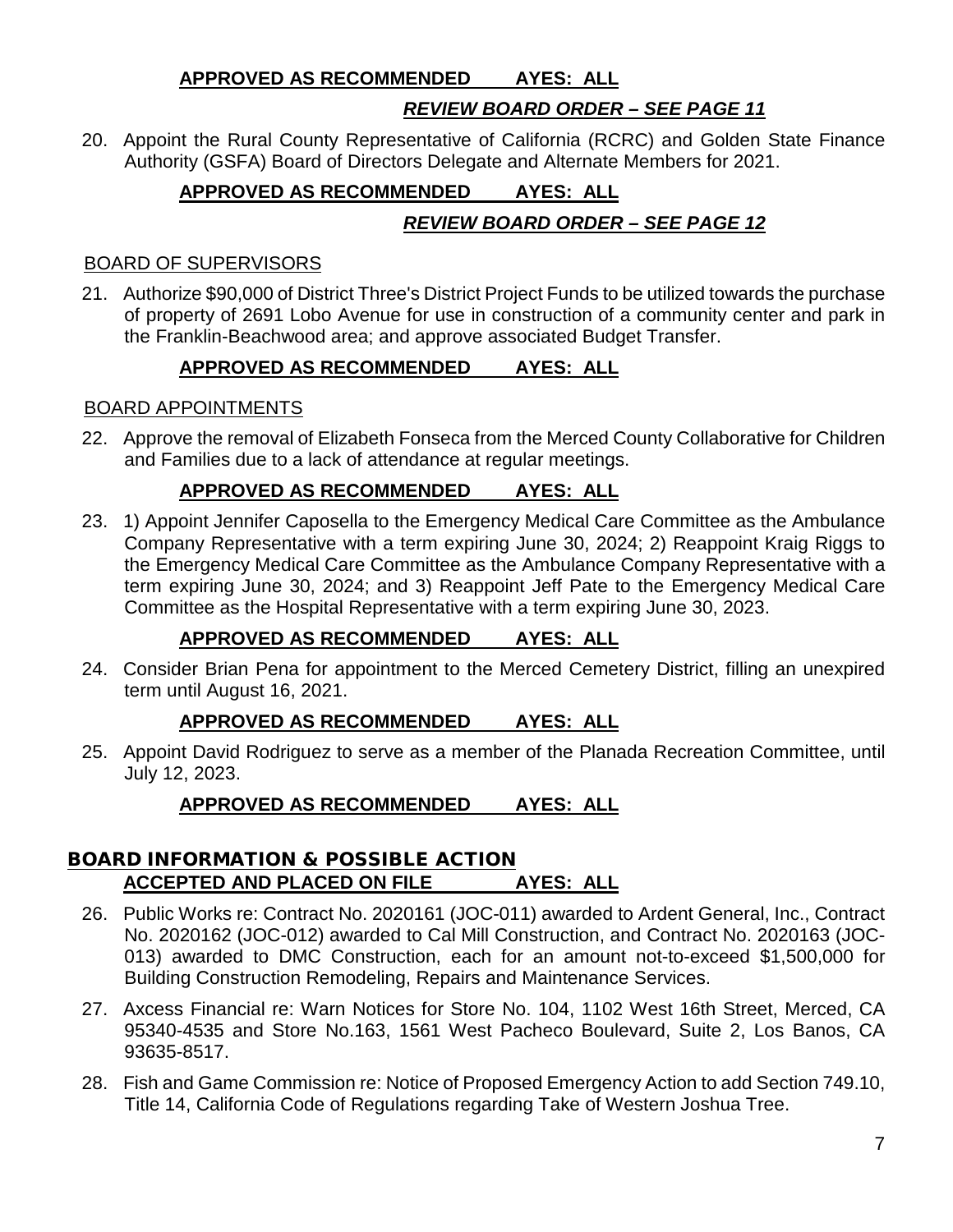**THE BOARD ADOPTED RESOLUTION IN MEMORY OF JOHN SYKES, III AND ADJOURNED THE MEETING AT 12:20 P.M. UNTIL TUESDAY, NOVEMBER 17, 2020, AT 10:00 A.M.**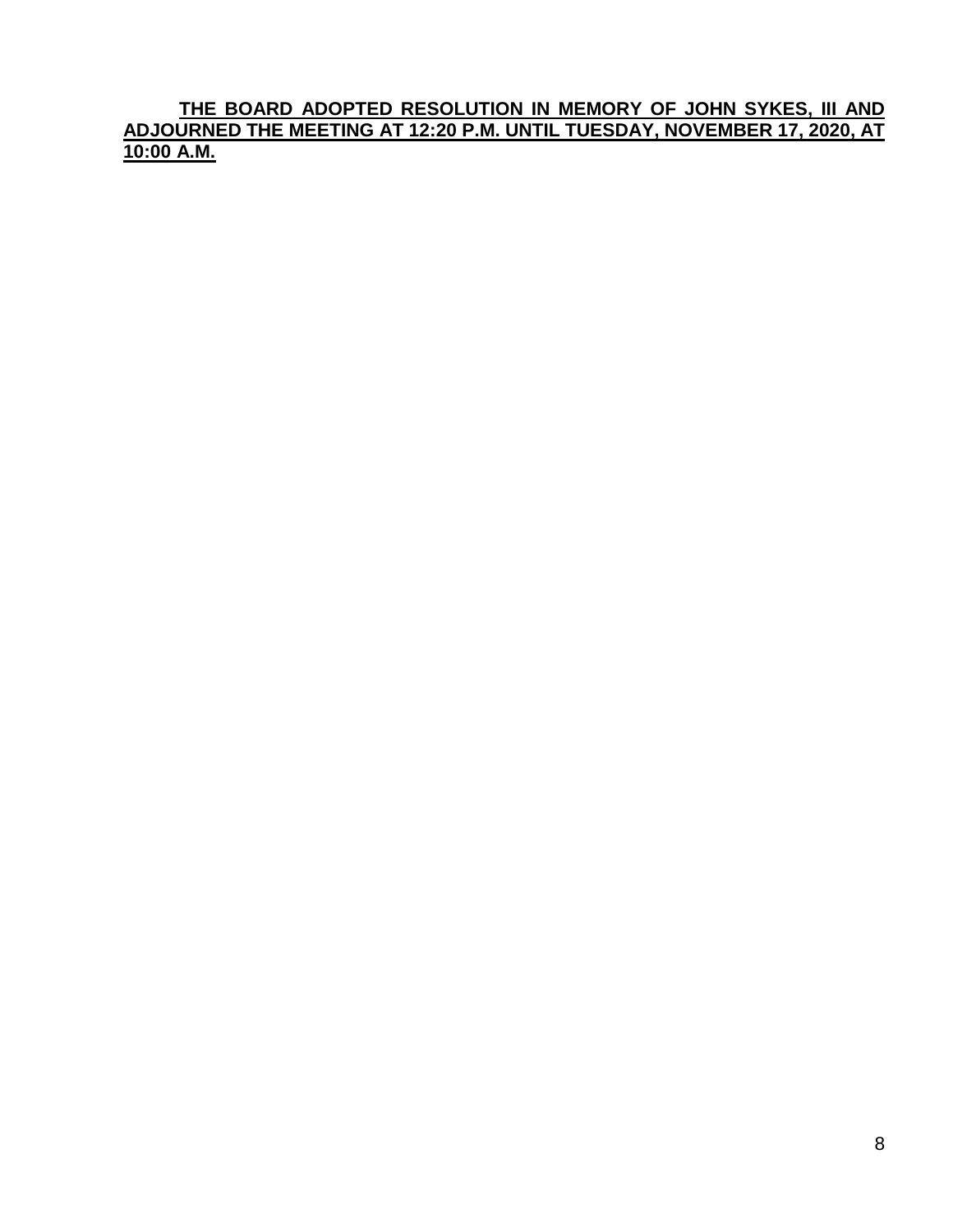### **10:00 A.M. SCHEDULED ITEM PUBLIC OPPORTUNITY**

*Public Comments received via email for Public Opportunity and Scheduled Items are on file with the Clerk.*

The Clerk plays voicemails received from Steve Roussos, Jovana Morales with the Leadership Counsel and Cheng Xiong with the Leadership Counsel. Present: Espinoza, Lor, McDaniel, Pareira, Silveira

#### **10:00 A.M. SCHEDULED ITEM 2020-11-03 COVID-19 UPDATE**

Dr. Kristynn Sullivan, Supervising Epidemiologist reviews the following slides: Current Merced County Case Count, Merced County COVID-19 Deaths, COVID-19 Cases per 1,000 Residents (by Community), California Blueprint for a Safer Economy, Health Equity Metric, Targeted Investment Plan, Volume of Testing, Implications, Recent Changes to Blueprint, School Reopening Update and Holidays and Gatherings.

The Board has lengthy discussion on the update.

Dr. Rebecca Nanyonjo-Kemp, Public Health Director addresses comments on the frustrations with the State based on metrics and the consequences.

Dr. Salvador Sandoval, County Health Officer makes comments on the reopening of schools. Present: Espinoza, Lor, McDaniel, Pareira, Silveira

### **ACTION ITEM NO. 5 2020-11-03 PUBLIC WORKS**

The Clerk announces item to adopt Resolution finding that the purchase of real property located at 2691 Lobo Avenue in the Merced area has been noticed as required by Government Code Section 25350, authorizing the Director of Public Works to execute all documents associated with the closing of the purchase in the amount of \$775,000, accepting the associated Grant Deed (Assessor's Parcel Number 057-380-061) and approving the associated Budget Transfer (4/5 Vote Required) is before the Board for consideration.

Supervisor Lor states that she is excited about taking these next steps and questions if we are looking for public input on the future space.

Supervisor McDaniel responds that they have been engaged with the public for about four or five weeks with a series of Zoom and Facebook Live events. He states that this past weekend they were out next to the park property with large maps where they were able to interact with community members. He comments that this has been a project that he has been working on since elected and is excited about it and the public community participation has been fantastic.

Upon motion of Supervisor McDaniel, seconded by Supervisor Lor, duly carried, the Board adopts Resolution No. 2020-119 finding that the purchase of real property located at 2691 Lobo Avenue in the Merced area has been noticed as required by Government Code Section 25350,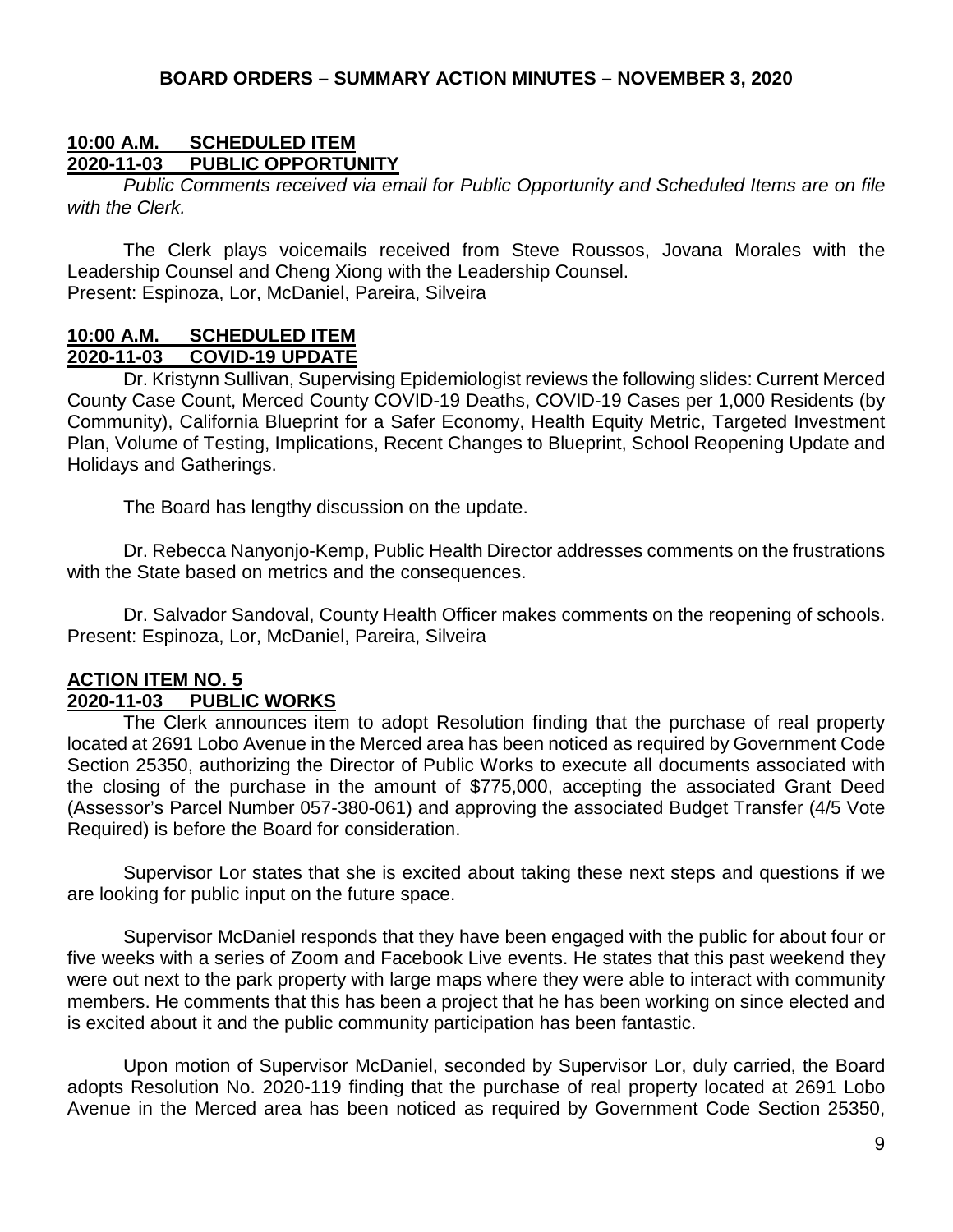authorizes the Director of Public Works to execute all documents associated with the closing of the purchase in the amount of \$775,000, accepts the associated Grant Deed (Assessor's Parcel Number 057-380-061) and approves associated Budget Transfer.

Ayes: Espinoza, Lor, McDaniel, Pareira, Silveira

### **ACTION ITEM NO. 8**

### **2020-11-03 HUMAN SERVICES AGENCY**

The Clerk announces item to ratify submission of a grant application by Merced County Human Services Agency to the First 5 Merced County for All Dads Matter Boot Camp for New Dads program in the amount of \$9,983.73 and direct Human Services Agency to return to Board to accept the grant and approve related documents is before the Board for consideration.

Supervisor Lor states that she serves as the Chair of the Merced County First 5 and will recuse herself on the item.

Upon motion of Supervisor McDaniel, seconded by Supervisor Pareira, the Board ratifies submission of a grant application by Merced County Human Services Agency to the First 5 Merced County for All Dads Matter Boot Camp for New Dads program in the amount of \$9,983.73 and directs the Human Services Agency to return to the Board to accept the grant and approval related documents.

Ayes: Espinoza, McDaniel, Pareira, Silveira Recusal: Lor

#### **ACTION ITEM NO. 9**

### **2020-11-03 HUMAN SERVICES AGENCY**

The Clerk announces item to ratify submission of a grant application by the Merced County Human Services Agency to the First 5 Merced County for All Moms Matter Program Boot Camp for New Moms in the amount of \$9,918.48 and direct Human Services Agency to return to the Board to accept the grant and approve related documents is before the Board for consideration.

Supervisor Lor states that she serves as the Chair of the Merced County First 5 and will recuse herself on the item.

Upon motion of Supervisor McDaniel, seconded by Supervisor Pareira, the Board ratifies submission of a grant application by Merced County Human Services Agency to the First 5 Merced County for All Moms Matter Program Boot Camp for New Moms in the amount of \$9,918.48 and directs the Human Services Agency to return to the Board to accept the grant and approve related documents.

Ayes: Espinoza, McDaniel, Pareira, Silveira Recusal: Lor

### **ACTION ITEM NO. 16 2020-11-03 LIBRARY**

The Clerk announces item to authorize the Merced County Library to sign and submit an application for the First 5 Merced County Innovation Grant in the amount up to \$86,000 for Fiscal Years 2020/2021 through 2021/2022 and directing the Department to return to the Board to execute the agreement upon grant approval is before the Board for consideration.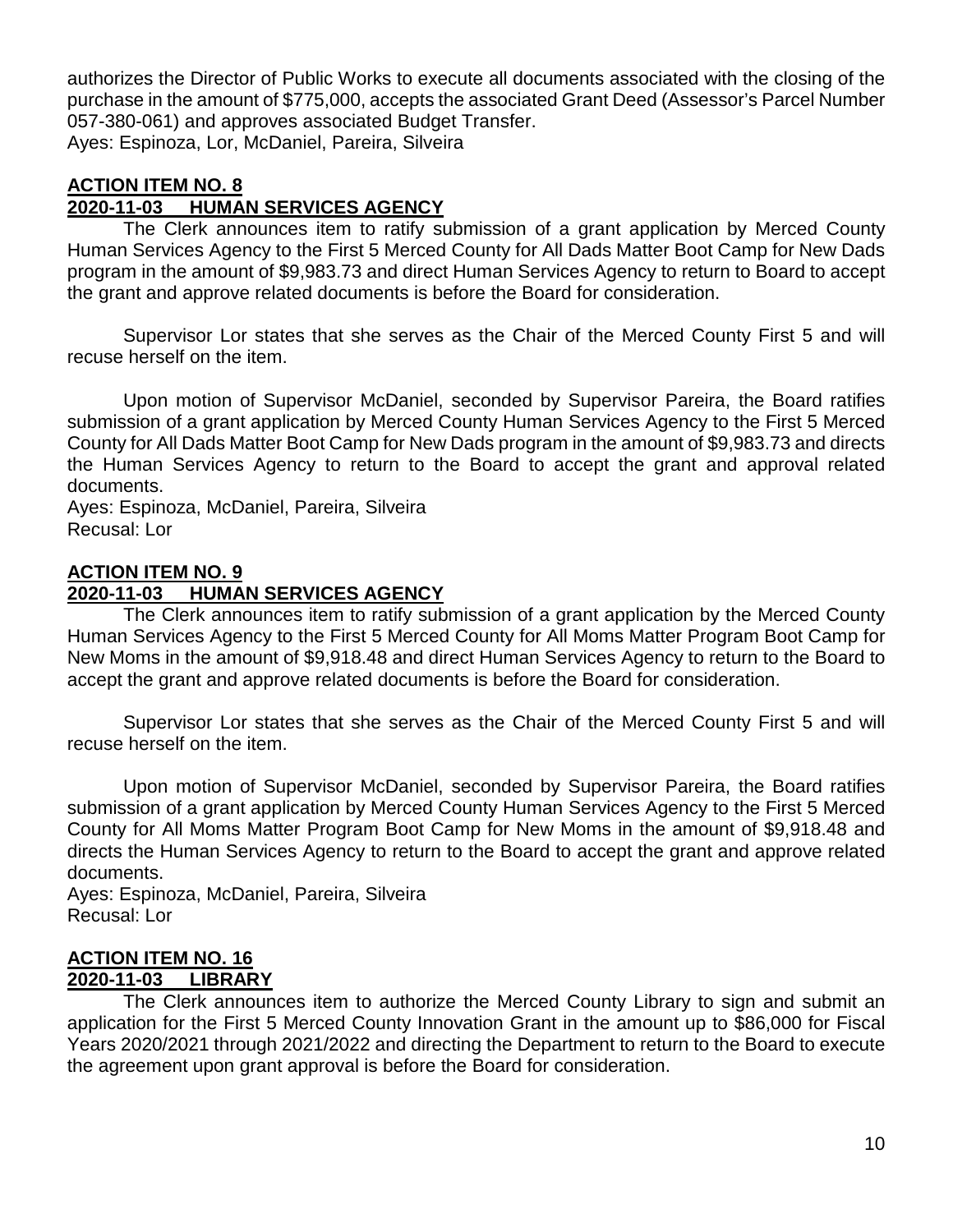Supervisor Lor states that she serves as the Chair of the Merced County First 5 and will recuse herself on the item.

Upon motion of Supervisor Silveira, seconded by Supervisor McDaniel, the Board authorizes Merced County Library to sign and submit an application for the First 5 Merced County Innovation Grant in the amount up to \$86,000 for Fiscal Years 2020/2021 through 2021/2022 and directs the Department to return to the Board to execute agreement upon grant approval. Ayes: Espinoza, McDaniel, Pareira, Silveira Recusal: Lor

# **ACTION ITEM NO. 17**

### **2020-11-03 FIRE**

The Clerk announces item to appoint the Office of Emergency Services Director, the Deputy Director – Operations and the Deputy Director – Administration as Authorized Agents for the County of Merced in matters related to the application and filing for federal and/or state disaster assistance; and to approve the Designation of Applicant's Agent Resolution for non-state agencies is before the Board for consideration.

Supervisor Silveira questions the three positions that are listed on the Resolution and who the three will be.

Jeremy Rahn, Deputy Director with Merced County Fire responds that in the past it has been the Chairman, Vice Chair and then one other person, and the signatures are necessary in the event that there is a disaster. He states that it is up to the Boards discretion on which three members are listed on the Resolution.

Supervisor Silveira comments that he would like his name to be listed on the Resolution so that District Five can be represented.

Supervisor Pareira states he would like his name on the Resolution along with Supervisor Silveira and Chairman Espinoza.

Upon motion of Supervisor Silveira, seconded by Supervisor Pareira, duly carried, the Board approves appointing the Office of Emergency Services Director, the Deputy Director – Operations and the Deputy Director – Administration as Authorized Agents for the County of Merced in matters related to the application and filing for federal and/or state disaster assistance; and approves the Designation of Applicant's Agent Resolution for non-state agencies. Ayes: Espinoza, Lor, McDaniel, Pareira, Silveira

#### **ACTION ITEM NO. 19 2020-11-03 EXECUTIVE OFFICE**

The Clerk announces item to appoint the California State Association of Counties (CSAC) Board of Directors Primary and Alternate Members for 2020-2021 is before the Board for consideration.

Upon motion of Supervisor Lor, seconded by Supervisor McDaniel, duly carried, the Board motions to keep the California State Association of Counties (CSAC) Board of Directors the same as this past year, with Supervisor Lor as the Primary and Supervisor Silveira as the Alternate. Ayes: Espinoza, Lor, McDaniel, Pareira, Silveira